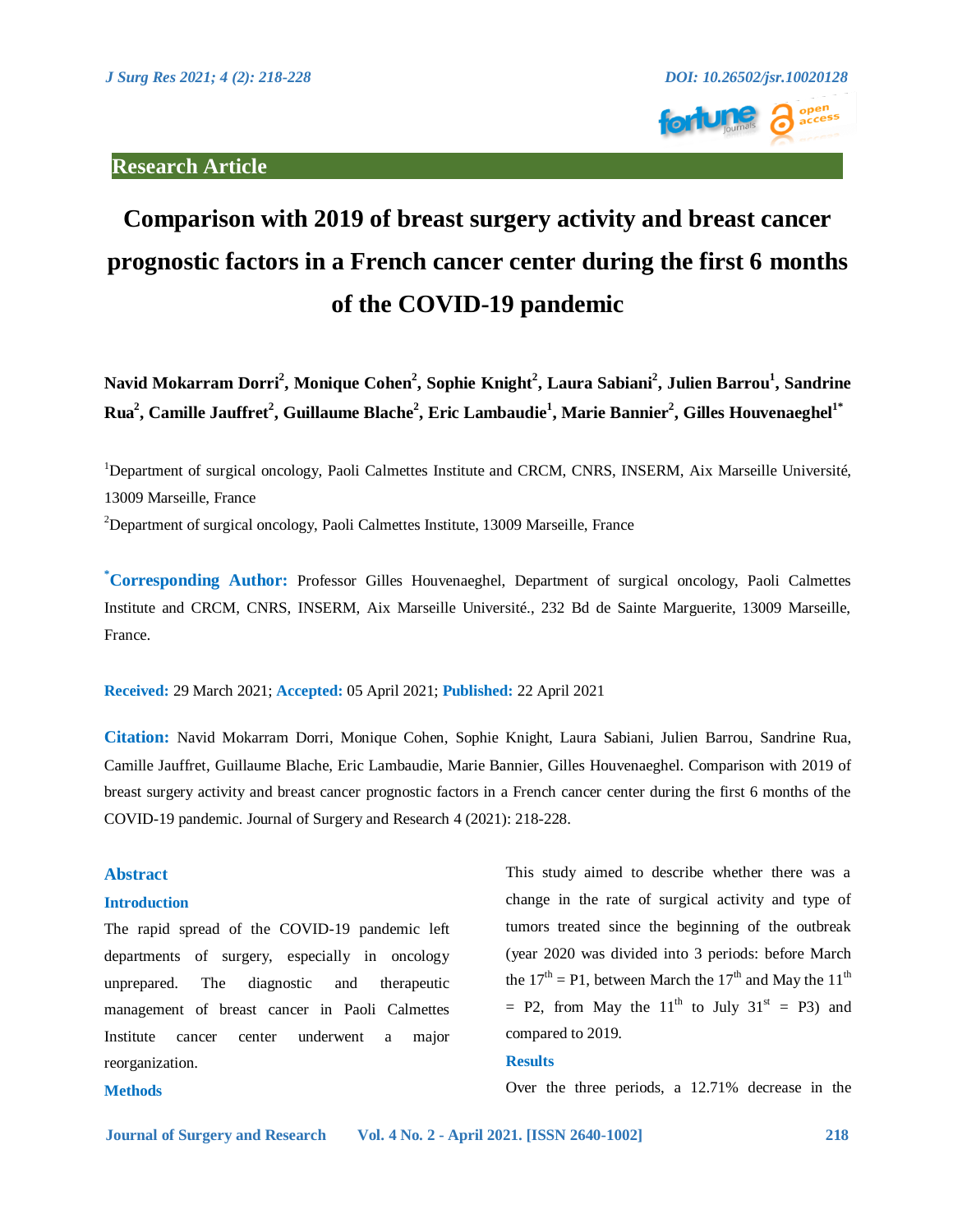overall breast cancer surgery activity ( $n = 967$  vs 1062) and a 18.05% decrease in new breast cancer surgery (n  $= 709$  vs 581) was observed. The second period (P2) was the most critical one in both situations. During P2 a higher rate of large tumors, grade SBR 3 and negative endocrine receptor tumors were observed, there was also fewer Luminal A-like histological type diagnosed , during P3 fewer cT0 tumors and finally during both P2 and P3 there was a higher rate of neoadjuvant chemotherapy.

# **Conclusion**

This challenging period led to the diagnosis of higher stage and more aggressive histological types of breast cancers subsequently leading to more aggressive treatments.

**Key words:** COVID-19; Breast; Surgery; Reconstruction; Cancer

# **1. Introduction**

As we write this article there has currently been over five hundred thousand people diagnosed with COVID-19 in France [1]. It will soon be a year since the COVID-19 pandemic began and we are now able to begin assessing the sanitary consequences of the pandemic and the lockdown on breast cancer treatment. The French Society of Surgical Oncology provided recommendations on how to prioritize surgical care delivery [2]. The aim was to avoid contamination by COVID-19 of patients at higher risk of complication and mortality by performing surgery [3]. Guidelines on re-organization of the management of breast cancer were also issued during this period: organized screening programs were suspended, the access to MRI was limited, patients with positive endocrine receptors (ER) invasive cancer and severe comorbidities were treated with neo-adjuvant endocrine therapy, in order to delay surgery [4]. Recent publications suggest that this strategy in postmenopausal patients with low risk tumors (ER positive, Her2 negative, Ki67 < 10/15%) was effective [5].

In a previous publication we reported over the same period a description of our surgical activity including breast cancer surgery, however breast cancer characteristics were not reported and activity was not analyzed in terms periods of interest during year 2020 [6]. This study focuses on evaluating to what extent patient care adaptations during this period could have impacted efficacy and quality of surgical management of breast cancer.

# **2. Methods**

The department of surgical oncology 2 in Paoli Calmettes Institute, a French cancer center located in Marseille, is dedicated to breast, gynaecologic and urologic cancers. During COVID-19 pandemic, the hospital remained free of patients with COVID-19 infection and patients with a positive COVID-19 RT-PCR were referred to Infectious Hospital Unit of Marseille. The first wave of COVID-19 epidemic began in France in March and latest until May 2020. The first lockdown began on March the  $17<sup>th</sup>$  and ended on May the  $11^{\text{th}}$ .

Since the  $1<sup>st</sup>$  of April 2020, all patients that should undergo general anesthesia had to perform a COVID-19 RT-PCR two or three days prior to surgery and provide a negative result when admitted to hospital. They were also asked to fill in a questionnaire during the 7 days before surgery in order to confirm the absence of any clinical symptom of COVID-19 (fever, cough, anosmia, ageusia, headache).

Breast surgery activity from January 2020 to July 2020 was analyzed. Comparisons of breast surgery activity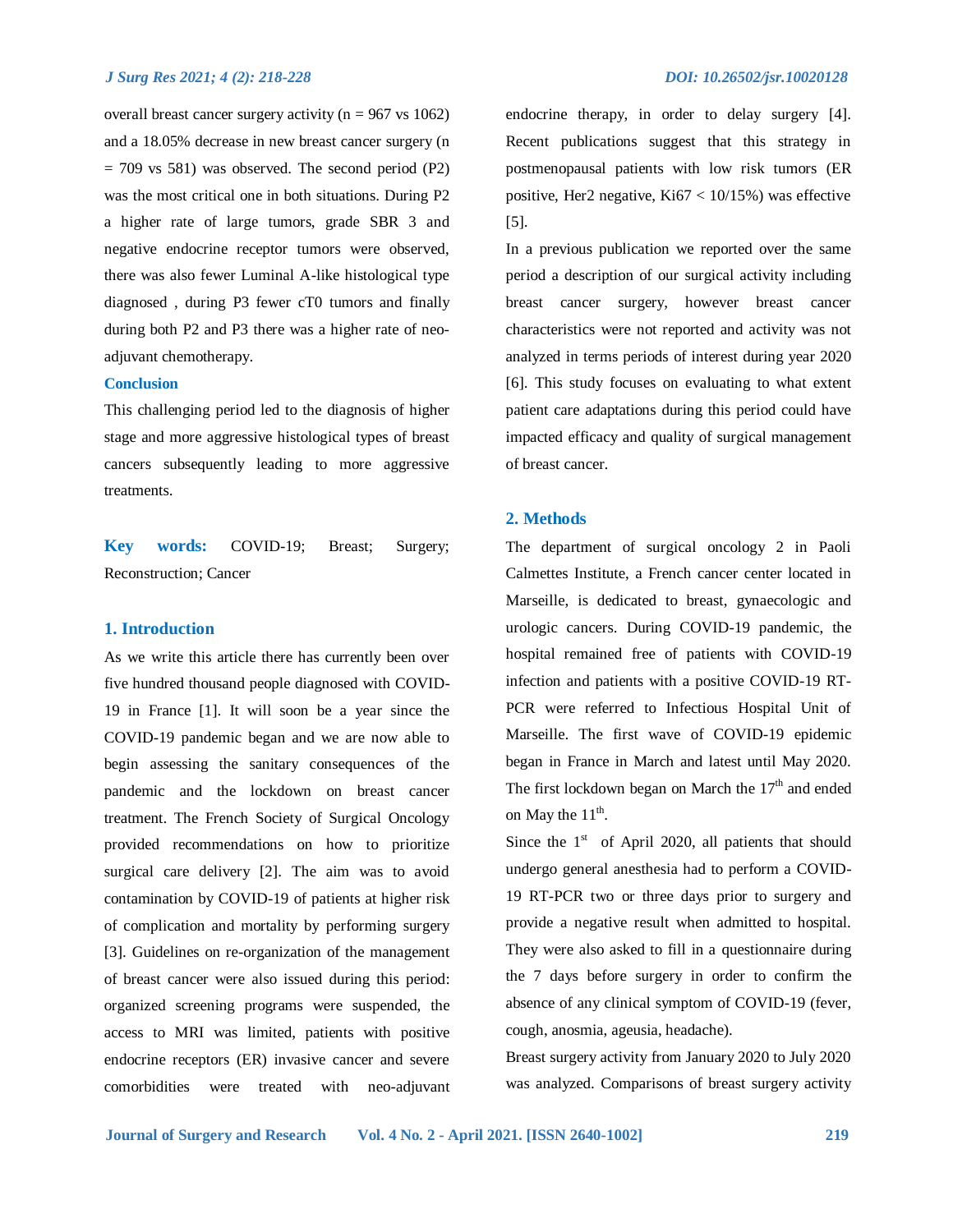and ambulatory hospitalization were performed between each month of 2019 and 2020. The following breast cancers characteristics were analysed: clinical T-stage, clinical N-stage, age, menopausal status, axillary surgery, tumor SBR grade, endocrine receptors status, tumor subtypes (molecular-like subtypes), chemotherapy and type of breast surgery. Breast cancers characteristics were compared between 2019 and 2020, three periods were individualized: before March the  $17<sup>th</sup>$  (P1), from March the  $17<sup>th</sup>$  to May the  $11<sup>th</sup>$  (P2), from May the  $11<sup>th</sup>$  to the July 31<sup>st</sup> (P3) and after July the  $31<sup>st</sup>$ .

Statistics: Rate comparisons were performed using Chi-2 or Fisher tests. A p-value <0.05 was considered statistically significant. Statistical analysis was performed using SPSS 16.0.

# **3. Results**

# **Breast surgeries**

Breast surgeries included mastectomies, lumpectomies for breast cancer or borderline breast lesions, axillary surgery and re-operations for non in-sano margins after first resection. Between January and July 2020, 927 breast surgeries were performed in comparison with 1062 breast surgeries during the same period in 2019, with a decrease of 12.71%. A large decrease was observed during April, May and June (48.3%, 41.9% and 26.3% respectively) (Figure 1). Ambulatory hospitalization rate decreased in 2020 in comparison with 2019 (58.90% versus 64.41%: p<0.02), mainly during March and April (Figure 2): 12.47% and 16.01% respectively.

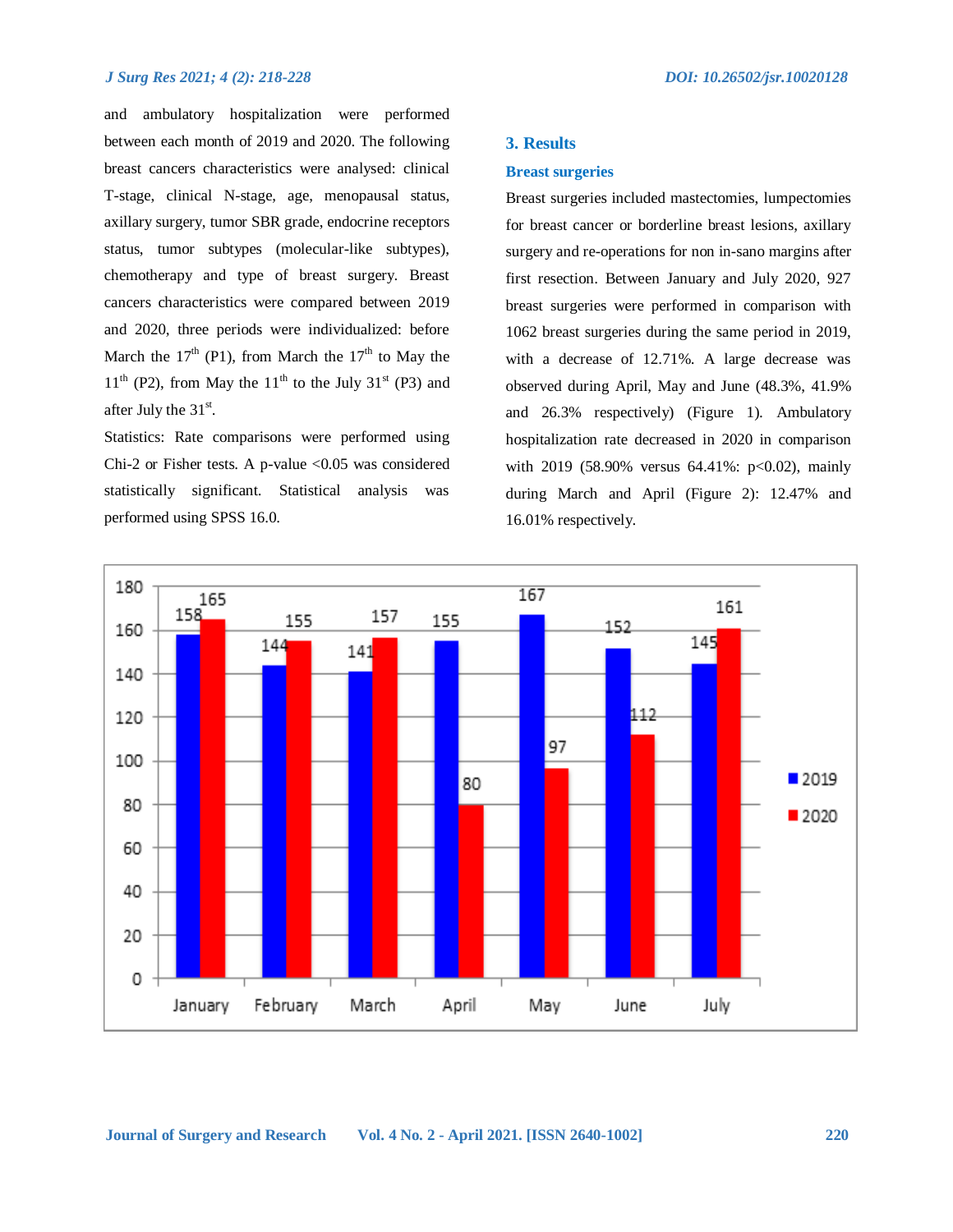

**Figure 1:** Breast surgery: number of patients and activity rates from January to July during year 2020 in comparison with year 2019.

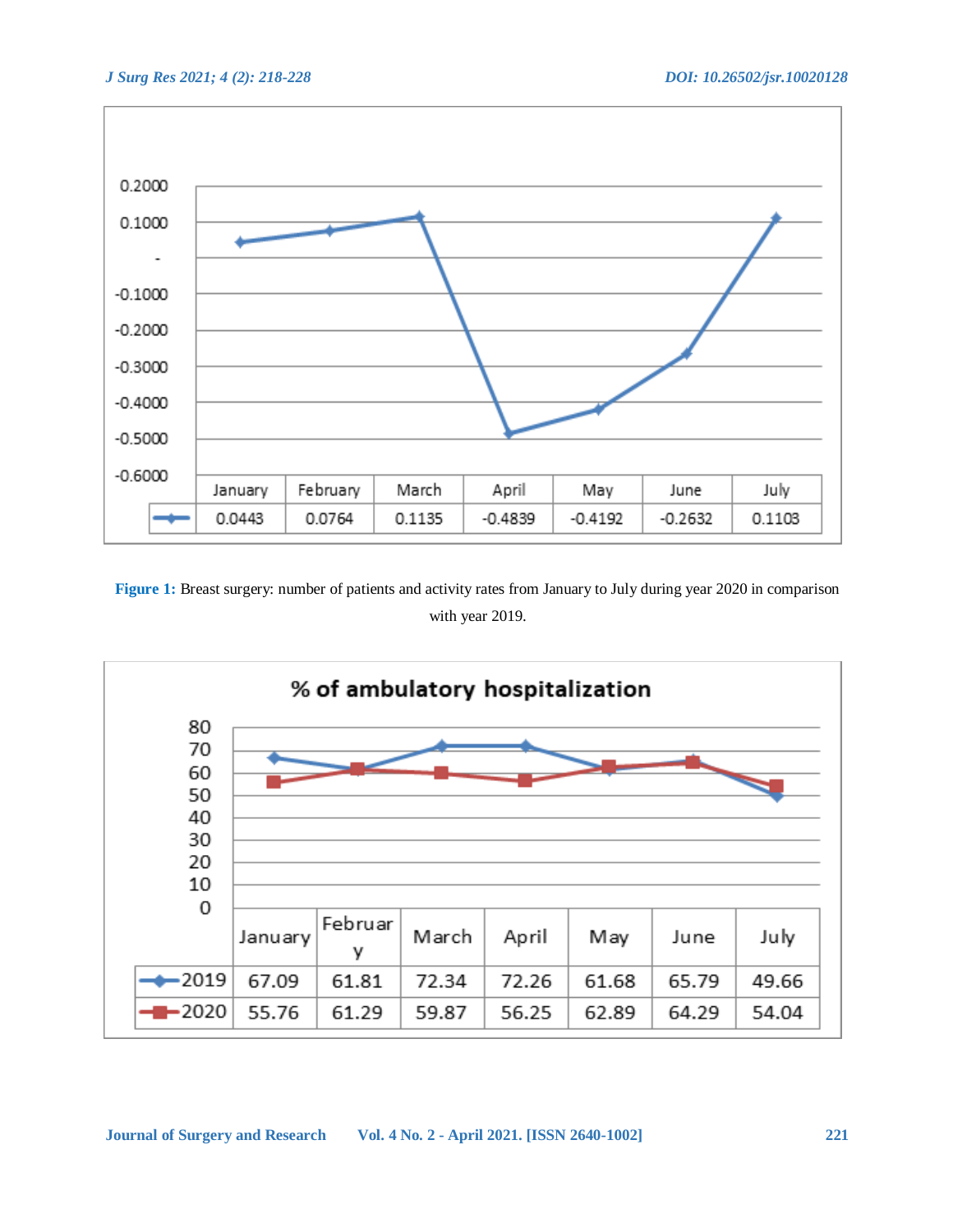

**Figure 2:** Ambulatory hospitalization: number of patients and ambulatory rates from January to July 2020 in comparison with year 2019.

The rate of immediate breast reconstruction after mastectomy was not significantly different between 2020 and 2019: 27.1% (48/177) in 2020 and 28.8% (66/229) in 2019 (Table 1).

|                                                 |             |           | 2020          | 2019      |               |  |  |
|-------------------------------------------------|-------------|-----------|---------------|-----------|---------------|--|--|
|                                                 |             | <b>Nb</b> | $\frac{6}{9}$ | <b>Nb</b> | $\frac{6}{9}$ |  |  |
| $\leq$ March 17 <sup>th</sup>                   | without IBR | 41        | 32.8          | 56        | 32.5          |  |  |
|                                                 | <b>IBR</b>  | 20        |               | 27        |               |  |  |
| >March 17 to May $11^{th}$                      | without IBR | 19        | 5             | 41        | 26.8          |  |  |
|                                                 | <b>IBR</b>  |           |               | 15        |               |  |  |
| > May 11 <sup>th</sup> to July 31 <sup>st</sup> | without IBR | 69        | 28.1          | 66        | 26.7          |  |  |
|                                                 | <b>IBR</b>  | 27        |               | 24        |               |  |  |
| Total                                           | without IBR | 129       | 27.1          | 163       | 28.82         |  |  |
|                                                 | <b>IBR</b>  | 48        |               | 66        |               |  |  |

**Table 1:** Comparison between 2019 and 2020 of immediate breast reconstruction (IBR) after mastectomy according the three periods: before, during and after the first lockdown.

# **Newly diagnosed breast cancers**

Breast surgery for breast cancers decreased from 709 in 2019 to 581 in 2020 during the three periods between January and July (-18.05%). A major decrease was observed during the second period (-63.78%) (Figure 3). The number of surgeries per week

according the three periods of 2019 and 2020 were calculated (11 weeks during P1, 8 weeks during P2, 11 weeks during P3 and 22 weeks after July 31 for year 2019). Number of breast surgeries per week decreased drastically during P2 (Figure 4): 8 in 2020 and 23 in 2019 (-65.2%).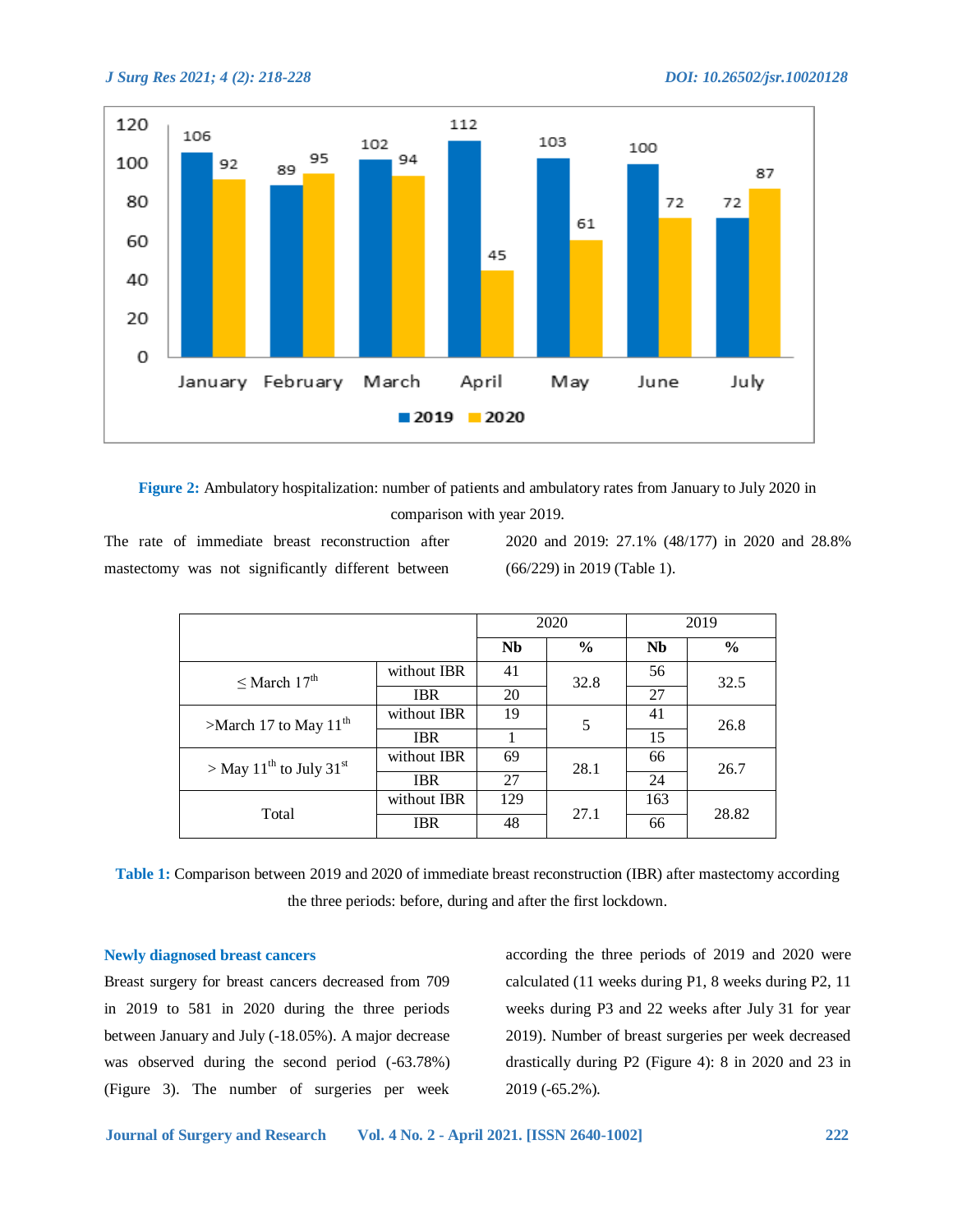

**Figure 3:** Number of patients operated for breast cancer according to periods and years 2019-2020.



# **Figure 4:** Number of patients per week operated for breast cancer according to periods and years 2019-2020.

Patient, tumors and treatment characteristics for all three periods are reported in Table 2.

Before March 17 (P1) a significant difference between 2020 and 2019 was observed for chemotherapy, with less adjuvant chemotherapy in 2020.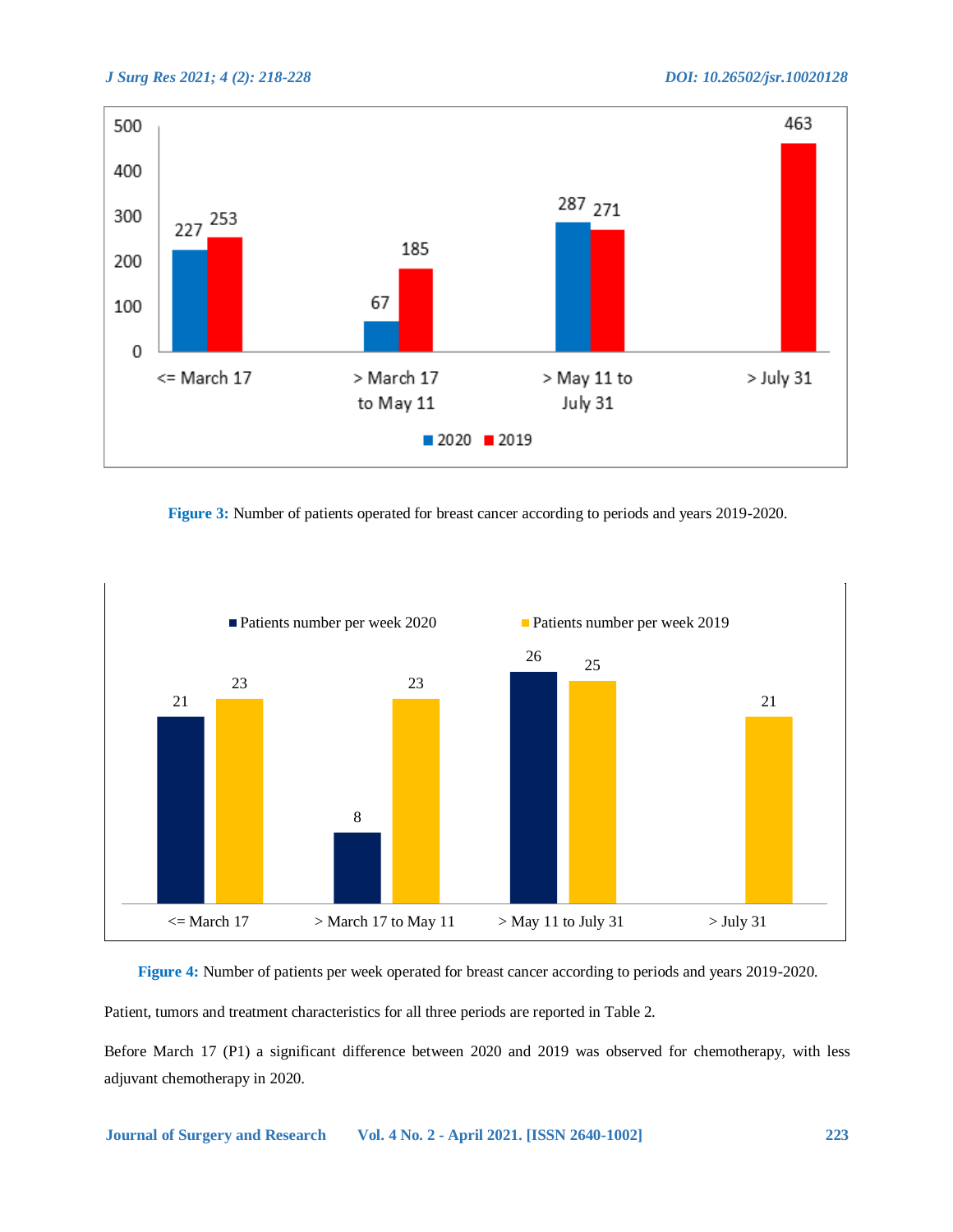|                        |                 | Before March 17 <sup>th</sup> |                   |                  | March 17 <sup>th</sup> to May 11 <sup>th</sup><br><b>Fisher or</b> |                  |                 |                |                 | <b>Fisher</b>           | May 11 <sup>th</sup> to July 31 <sup>st</sup> |                 |                   |                 | <b>Fisher or</b>  |                  |
|------------------------|-----------------|-------------------------------|-------------------|------------------|--------------------------------------------------------------------|------------------|-----------------|----------------|-----------------|-------------------------|-----------------------------------------------|-----------------|-------------------|-----------------|-------------------|------------------|
|                        |                 |                               | 2019              |                  | 2020                                                               | Chi <sup>2</sup> |                 | 2019           |                 | 2020                    | or Chi <sup>2</sup>                           | 2019            |                   | 2020            |                   | Chi <sup>2</sup> |
|                        |                 | <b>Nb</b>                     | $\frac{0}{0}$     | <b>Nb</b>        | $\frac{0}{6}$                                                      | $\mathbf{p}$     | $\mathbf{Nb}$   | $\frac{0}{0}$  | $\mathbf{Nb}$   | $\frac{0}{6}$           | $\mathbf{p}$                                  | <b>Nb</b>       | $\frac{0}{0}$     | <b>Nb</b>       | $\frac{0}{0}$     | $\mathbf{p}$     |
| <b>Patients number</b> |                 | $\overline{253}$              | $\overline{52.7}$ | $\overline{227}$ | 47.3                                                               |                  | 185             | 73.4           | 67              | 26.8                    |                                               | 271             | 48.6              | 287             | 51.4              |                  |
| T stage (TNM)          | $\overline{0}$  | 91                            | 39.2              | $\overline{77}$  | 36.7                                                               | 0.41             | 64              | 37.9           | 18              | 27.7                    | 0.074                                         | 89              | 36.8              | $\overline{90}$ | 31.8              | 0.016            |
|                        | $\mathbf{1}$    | 79                            | 34.1              | $\overline{72}$  | 34.3                                                               |                  | $\overline{69}$ | 40.8           | $\overline{22}$ | 33.8                    |                                               | 74              | 30.6              | 105             | 37.1              |                  |
|                        | $\overline{2}$  | 47                            | $\overline{20.3}$ | 54               | 25.7                                                               |                  | 28              | 16.6           | $\overline{21}$ | 32.3                    |                                               | 59              | 24.4              | 64              | $\overline{22.6}$ |                  |
|                        | 3               | 12                            | 5.2               | 5                | 2.4                                                                |                  | 6               | 3.6            | $\overline{2}$  | 3.1                     |                                               | 20              | 8.3               | 15              | 5.3               |                  |
|                        | $\overline{4}$  | $\overline{3}$                | 1.3               | $\overline{2}$   | 1                                                                  |                  | $\overline{2}$  | 1.2            | 2               | 3.1                     |                                               | $\Omega$        | $\mathbf{0}$      | 9               | 3.2               |                  |
| N stage (TNM)          | $\overline{0}$  | 210                           | 87.9              | 193              | 88.9                                                               | 0.198            | 164             | 93.7           | 62              | 93.9                    | 0.824                                         | 218             | 87.6              | 234             | 82.4              | 0.097            |
|                        | 1               | 24                            | 10                | 24               | 11.1                                                               |                  | 10              | 5.7            | $\overline{4}$  | 6.1                     |                                               | 29              | 11.6              | 44              | 15.5              |                  |
|                        | $\overline{2}$  | $\mathbf{1}$                  | 0.4               | $\boldsymbol{0}$ | $\boldsymbol{0}$                                                   |                  | 1               | 0.6            | $\overline{0}$  | $\mathbf{0}$            |                                               | $\Omega$        | $\mathbf{0}$      | 5               | 1.8               |                  |
|                        | $\overline{3}$  | $\overline{4}$                | $\overline{1.7}$  | $\overline{0}$   | $\overline{0}$                                                     |                  | $\overline{0}$  | $\overline{0}$ | $\overline{0}$  | $\overline{0}$          |                                               | $\overline{2}$  | 0.8               | $\mathbf{1}$    | $\overline{0.4}$  |                  |
| Median age             |                 | $\overline{60}$               |                   | 63               |                                                                    |                  | 62              |                | 57              |                         | 0.153                                         | $\overline{61}$ |                   | $\overline{61}$ |                   |                  |
| CI 95% age             |                 | 57.4-60.7                     |                   | $59.3 - 63.2$    |                                                                    |                  | 58.1-62.0       |                |                 | $\overline{54.1}$ -60.4 |                                               | $59.0 - 62.3$   |                   | 58.7-64.2       |                   |                  |
| Menopausal status      | N <sub>o</sub>  | 84                            | 33.2              | 66               | 29.1                                                               | 0.191            | $\overline{53}$ | 28.6           | $\overline{23}$ | 34.3                    | 0.237                                         | $\overline{76}$ | $\overline{28}$   | 101             | 35.4              | 0.037            |
|                        | Yes             | 169                           | 66.8              | 161              | 70.9                                                               |                  | 132             | 71.4           | 44              | 65.7                    |                                               | 195             | 72                | 184             | 64.6              |                  |
| <b>ALND</b>            | $\overline{No}$ | 193                           | 76.3              | 183              | 80.6                                                               | 0.268            | 147             | 79.5           | 50              | $\overline{7}4.6$       | 0.49                                          | 197             | 72.7              | 227             | 79.1              | 0.092            |
|                        | Yes             | 60                            | 23.7              | 44               | 19.4                                                               |                  | $\overline{38}$ | 20.5           | 17              | 25.4                    |                                               | $\overline{74}$ | 27.3              | 60              | 20.9              |                  |
| <b>SLNB</b>            | $\rm No$        | 61                            | 24.1              | 48               | 21.1                                                               | 0.447            | 48              | 25.9           | 18              | 26.9                    | 0.873                                         | 71              | 26.2              | 112             | 39                | 0.002            |
|                        | Yes             | 192                           | 75.9              | 179              | 78.9                                                               |                  | 137             | 74.1           | 49              | 73.1                    |                                               | 200             | 73.8              | 175             | 61                |                  |
| Axillary surgery       | <b>SLNB</b>     | 177                           | 70                | 170              | 74.9                                                               | 0.615            | 128             | 69.2           | 46              | 67.6                    | 0.821                                         | 186             | 68.6              | 174             | 60.6              | $\sqrt{0.0001}$  |
|                        | <b>ALND</b>     | $\overline{45}$               | 17.8              | 35               | 15.4                                                               |                  | $\overline{29}$ | 15.7           | $\overline{13}$ | 19.1                    |                                               | 60              | $\overline{22.1}$ | $\overline{59}$ | $\overline{20.6}$ |                  |
|                        | SLNB+ALND       | $\overline{15}$               | 5.9               | $\overline{9}$   | $\overline{4}$                                                     |                  | 9               | 4.9            | $\overline{4}$  | 5.9                     |                                               | $\overline{14}$ | 5.2               | $\mathbf{1}$    | $\overline{0.3}$  |                  |
|                        | N <sub>o</sub>  | 16                            | 6.3               | 13               | 5.7                                                                |                  | 19              | 10.3           | 5               | 7.4                     |                                               | 11              | 4.1               | 53              | 18.5              |                  |
|                        | surgery         |                               |                   |                  |                                                                    |                  |                 |                |                 |                         |                                               |                 |                   |                 |                   |                  |

**Journal of Surgery and Research Vol. 4 No. 2 - April 2021. [ISSN 2640-1002] 224**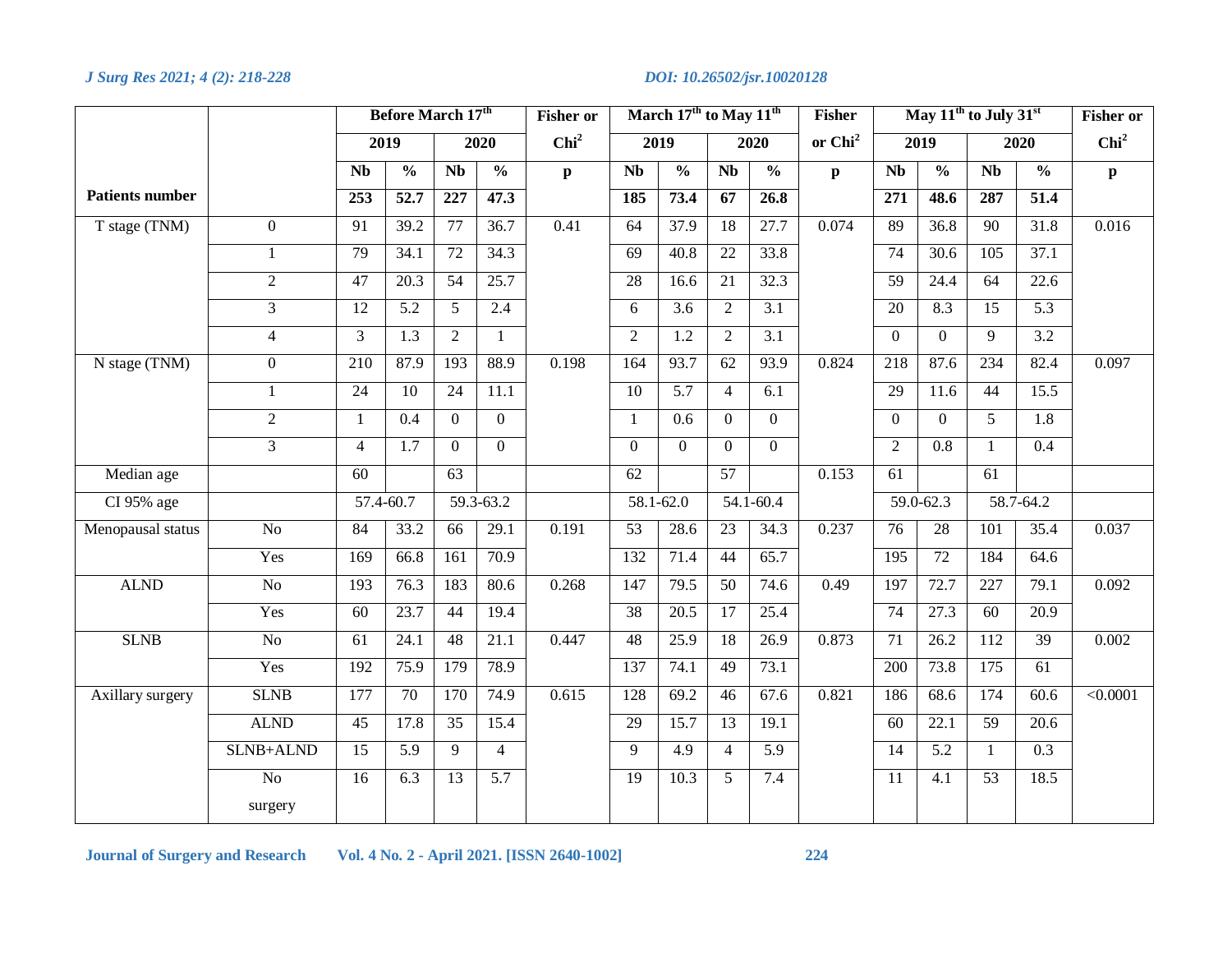| Grade          |                 | 50  | 22.4 | 48               | 24.5 | 0.838    | 38  | 24.1   | 9  | 15.3 | 0.051 | 62  | 25.7 | 49  | 20.7 | 0.422 |
|----------------|-----------------|-----|------|------------------|------|----------|-----|--------|----|------|-------|-----|------|-----|------|-------|
|                | 2               | 129 | 57.8 | 108              | 55.1 |          | 90  | 57     | 30 | 50.8 |       | 116 | 48.1 | 123 | 51.9 |       |
|                | 3               | 44  | 19.7 | 40               | 20.4 |          | 30  | 19     | 20 | 33.9 |       | 63  | 26.1 | 65  | 27.4 |       |
| Endocrine      | Positive        | 205 | 89.1 | 180              | 86.5 | 0.484    | 147 | 90.7   | 49 | 80.3 | 0.04  | 202 | 81.8 | 205 | 83   | 0.813 |
| Receptors      | Negative        | 25  | 10.9 | 28               | 13.5 |          | 15  | 9.3    | 12 | 19.7 |       | 45  | 18.2 | 42  | 17   |       |
| Tumor subtypes | Luminal A       | 159 | 70.7 | 141              | 69.5 | 0.693    | 117 | 74.1   | 33 | 55   | 0.059 | 146 | 59.8 | 160 | 65.3 | 0.736 |
|                | Luminal B Her2- | 19  | 8.4  | 20               | 9.9  |          | 15  | 9.5    | 10 | 16.7 |       | 27  | 11.1 | 20  | 8.2  |       |
|                | G <sub>3</sub>  |     |      |                  |      |          |     |        |    |      |       |     |      |     |      |       |
|                | Luminal B Her2+ | 22  | 9.8  | 14               | 6.9  |          | 11  | $\tau$ | 5  | 8.3  |       | 26  | 10.7 | 25  | 10.2 |       |
|                | $Her2 + ER-$    | 7   | 3.1  | 6                | 3    |          | 6   | 3.8    | 3  | 5    |       | 11  | 4.5  | 10  | 4.1  |       |
|                | Triple Negative | 18  | 8    | 22               | 10.8 |          | 9   | 5.7    | 9  | 15   |       | 34  | 13.9 | 30  | 12.2 |       |
| Chemotherapy   | No              | 165 | 65.2 | $\overline{178}$ | 78.4 | < 0.0001 | 128 | 69.2   | 51 | 76.1 | 0.003 | 151 | 57.7 | 154 | 56   | 0.004 |
|                | Adjuvant        | 54  | 21.3 | 9                | 4    |          | 38  | 20.5   | 3  | 4.5  |       | 78  | 28.8 | 53  | 19.3 |       |
|                | Neo adjuvant    | 34  | 13.4 | 40               | 17.6 |          | 19  | 10.3   | 13 | 19.4 |       | 42  | 15.5 | 68  | 24.7 |       |
| Surgery        | Conservative    | 170 | 67.2 | 166              | 73.1 | 0.164    | 129 | 69.7   | 47 | 70.1 | 0.54  | 181 | 66.8 | 191 | 66.6 | 0.952 |
|                | Mastectomy      | 83  | 32.8 | 61               | 26.9 |          | 56  | 30.3   | 20 | 29.9 |       | 90  | 33.2 | 96  | 33.4 |       |

**Table 2:** Patients, tumors and treatments characteristics according to the three periods: before, during and after the first lockdown.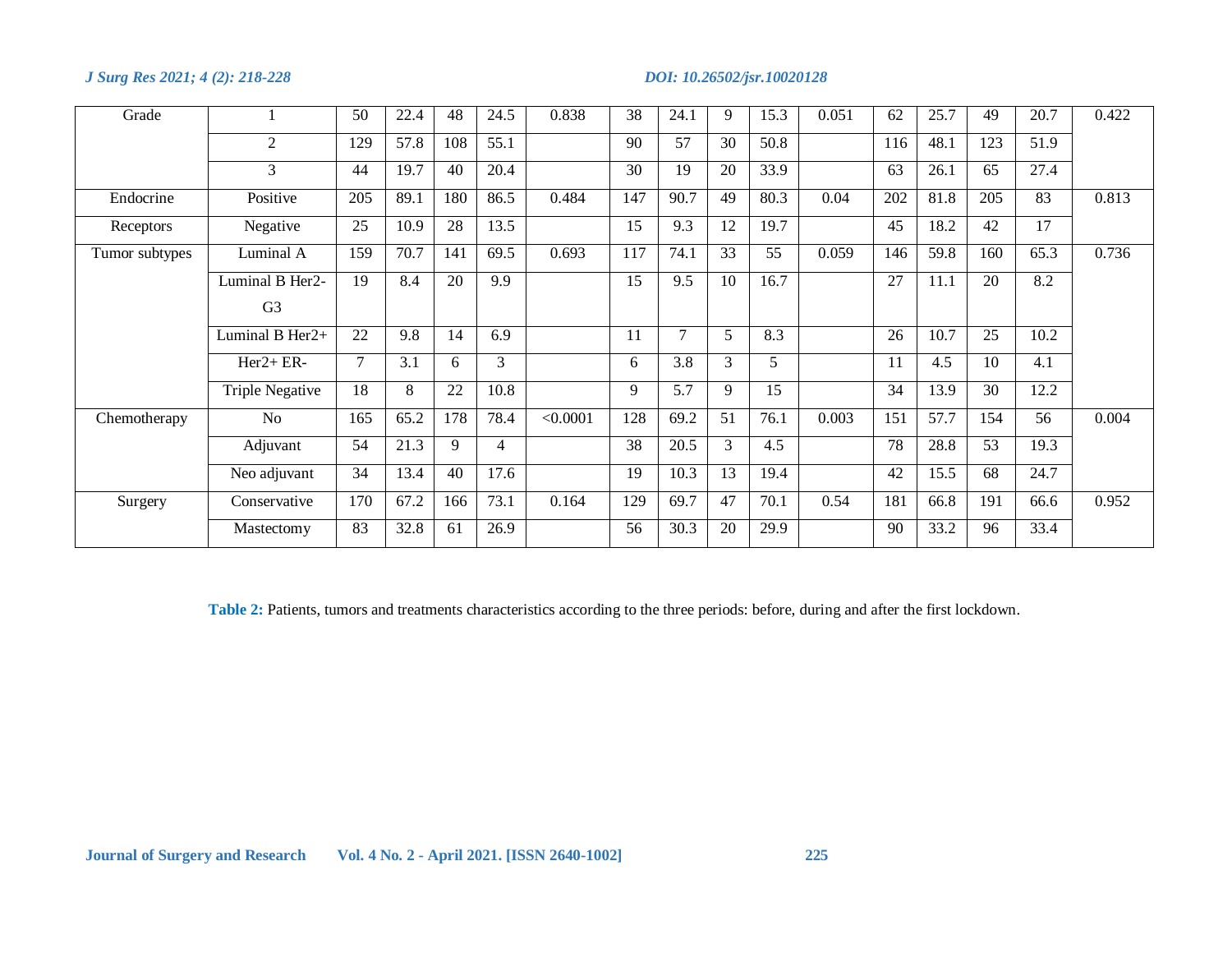During the second period (P2), several differences were observed between 2020 and 2019: a higher rate of large tumors (cT2-4) in 2020 (38.5% versus 21.4% in 2019: p<0.01), higher rate of SBR grade 3 tumors in 2020 (33.9% versus 19.0%: Grade 3 versus Grades 1- 2, p=0.03), higher rate of negative ER tumors in 2020 (19.7% versus 9.3%: p=0.040), fewer Luminal A-like tumors (ER+ Her2-, Grade SBR 1-2) (55.0% versus 74.1%: p=0.01 for Luminal A versus others subtypes), higher rate of neo-adjuvant chemotherapy in 2020 (19.4% versus 10.3%). A lower median age was observed during 2020 (57 in 2020 versus 62 in 2019), the difference was not significant.

During the third period (P3) of 2020, we reported a lower rate of cT0 tumors (31.8% versus 36.8%), of cN0 tumors (82.4% versus 87.2%, non-significant), a significantly higher rate of non-menopausal patients (35.4% versus 28.0%, p=0.037), a lower rate of sentinel lymph node biopsy (SLNB) alone (60.6% versus 68.6%, non-significant among patients with axillary surgery) and a higher rate of neo-adjuvant chemotherapy (24.7% versus 15.5%).

Comparison between P1 and P2 during year 2020 showed significant difference for SBR tumor grade (p=0.045) with a higher rate of grade 3 tumors during P2 (35% grade 3 for P2 versus 20.4% for P1: 21/60 versus 40/196). Comparisons between P2 and P3 during year 2020 showed significant difference (p=0.001) with a lower rate of adjuvant chemotherapy during P2 (2.9% for P2 versus 19.3% for P3: 2/68 versus 53/275). Higher rates of neo-adjuvant chemotherapy were observed for P2 and P3-2020 in comparison with P1-2020 (17.6% in P1: 40/227, 22.1% in P2: 15/68 and 24.7% in P3: 68/275).

Similar results were observed when comparing P2- 2020 with all patients of year 2019: higher rate of grade 3 tumors during P2-2020 in comparison with year-2019 (33.9% grade 3 tumors in P2-2020 versus 21.6% in year-2019: 20/59 versus 223/1034; p<0.05), higher rate of absence of chemotherapy in P2-2020 in comparison with year-2019 (76.1% in P2-2020 versus 62.9% in year-2019: 51/68 versus 737/1172) and a lower rate of adjuvant chemotherapy in P2-2020 in comparison with year-2019 (2.9% for P2 versus 22.3% in year-2019: 2/68 versus 261/1172) (p=0.002).

# **4. Discussion**

The overall breast cancer surgery activity decreased during the beginning of the 2020, particularly during the first lockdown (P2). Immediate breast reconstruction after mastectomy continued to be performed. During the second period, tumors were more frequently diagnosed at an advanced stage (cT2- 4, grade SBR III) and with a poorer prognosis (fewer luminal A-like tumors, more neo-adjuvant chemotherapy). After the first lockdown (P3), fewer cT0 cancer were diagnosed and we observed a more frequent resort to neo-adjuvant chemotherapy compared to 2019.

Indeed more aggressive and larger size tumors were diagnosed during P2 as well as less infra-clinical tumors during P3, this could be attributed to the fact that screening program were suspended. This fact is also directly linked with the increase in neo-adjuvant chemotherapy during the third period. A statistical trend in favor of more luminal A-like tumors operated during P3 (without being significant) can be explained by the postponement of these less aggressive types of cancer.

Models were designed in order to estimate worldwide cancellation rate of elective surgery during the outbreak; for cancer surgery 37.7% operations would be cancelled [7]. Thus, this prediction is much more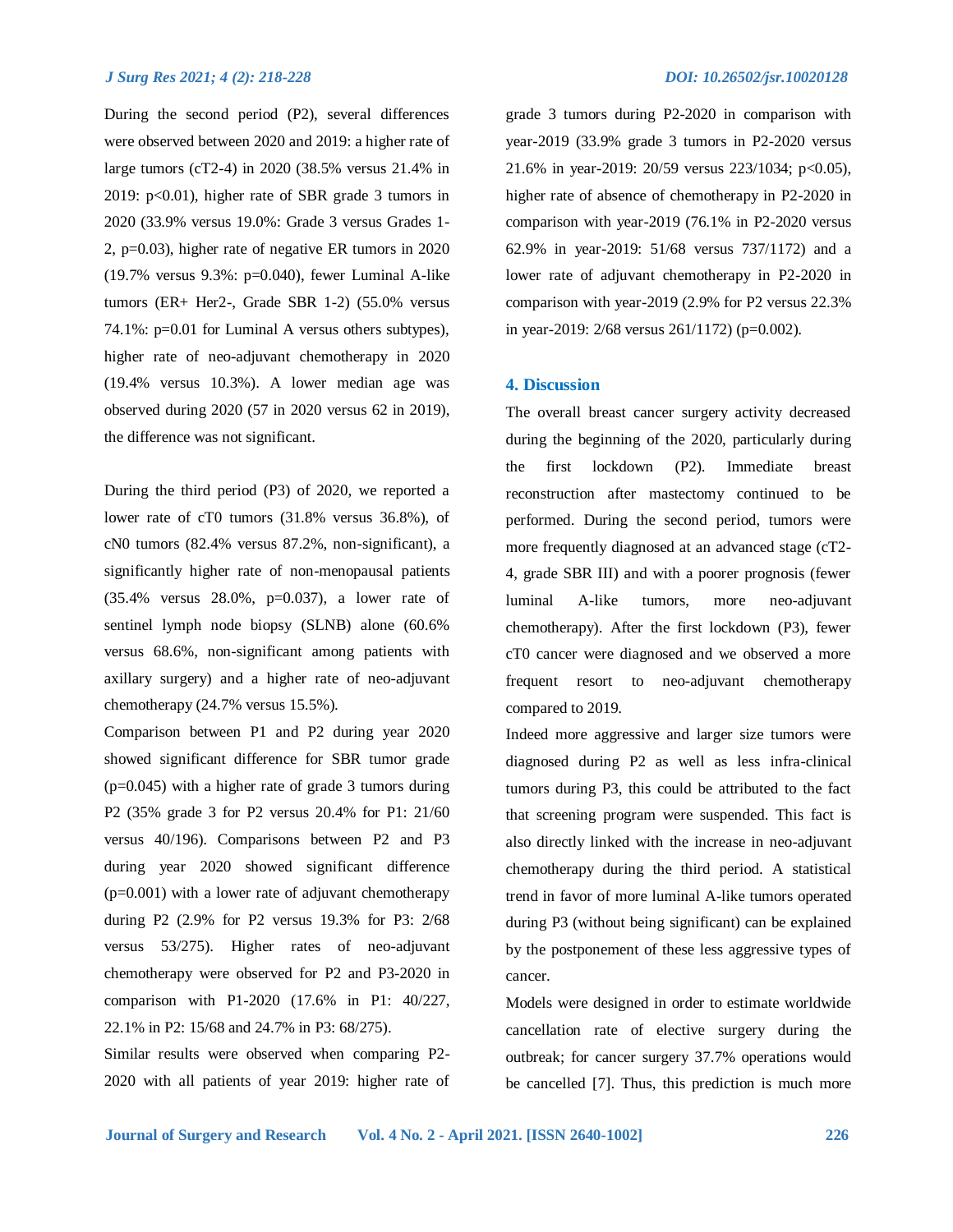optimistic than what was experienced in our practice during P2 (-63.78%). In Lombardy, the prevalence of Covid-19 cases was similar to the prevalence in Marseille, the breast unit of IRCCS Maugeri had almost as many cases as we do in usual times [8]. However, they experienced a lower decrease during the peak of the outbreak, around -32% (63 in March-April 2020 versus 93 in March-April 2019).

The decrease in surgical activity during the lockdown in our cancer center is substantial, however it most likely is not as important as that of other institutions in the PACA region (southeast of France) that had to reduce activity in order to treat COVID-19 infected patients. In the opposite way, the increase of activity through P3 reaches past year score. Meanwhile the increase in activity observed during P3 did not exceed the increase in activity of 2019. An explanation could be the delayed diagnoses due to the suspension of screening program and postponement of consultations or biopsies. This phenomenon shall probably persist until the end of the pandemic and lead to more advanced clinical stages and a delay in histological diagnosis.

The main limitation of this study lies in its unicentric character: there is a lack of data regarding other hospitals in Marseille and its surroundings. In order to fully measure the consequences of the outbreak on the management of breast cancer it will be necessary to evaluate the number of patients and types of breast cancer treated throughout the COVID-19 pandemic.

# **5. Conclusion**

During the first lockdown we observed an increase in breast cancer surgery for patients with poorer prognostic factors however surgeries for high-risk breast cancer did not appear to reduce after the first lockdown. The results of this study highlight he fact

that there is an urgent need to restore routine gynaecological follow-up. Especially since the COVID-19 pandemic shall probably last for a significant length of time.

# **Conflict of Interest**

The authors declare that the research was conducted in the absence of any commercial or financial relationships that could be construed as a potential conflict of interest.

# **Author Contributions**

All authors were responsible for data collection.

Authors responsible of data analysis, interpretation of the results, and writing the manuscript: Gilles Houvenaeghel, Navid Mokarram Dorri and Sophie Knight.

All authors have seen and approved either the primary submission or any revisions and the manuscript is not in press or submitted for consideration of publication elsewhere currently.

All authors approve final version of paper for submission.

#### **Funding**

No funding

# **Acknowledgments**

None

### **Data Availability Statement**

All data generated or analyzed during this study are included in this published article.

# **References**

1. The World Health Organization. Weekly Epidemiological Update Coronavirus disease